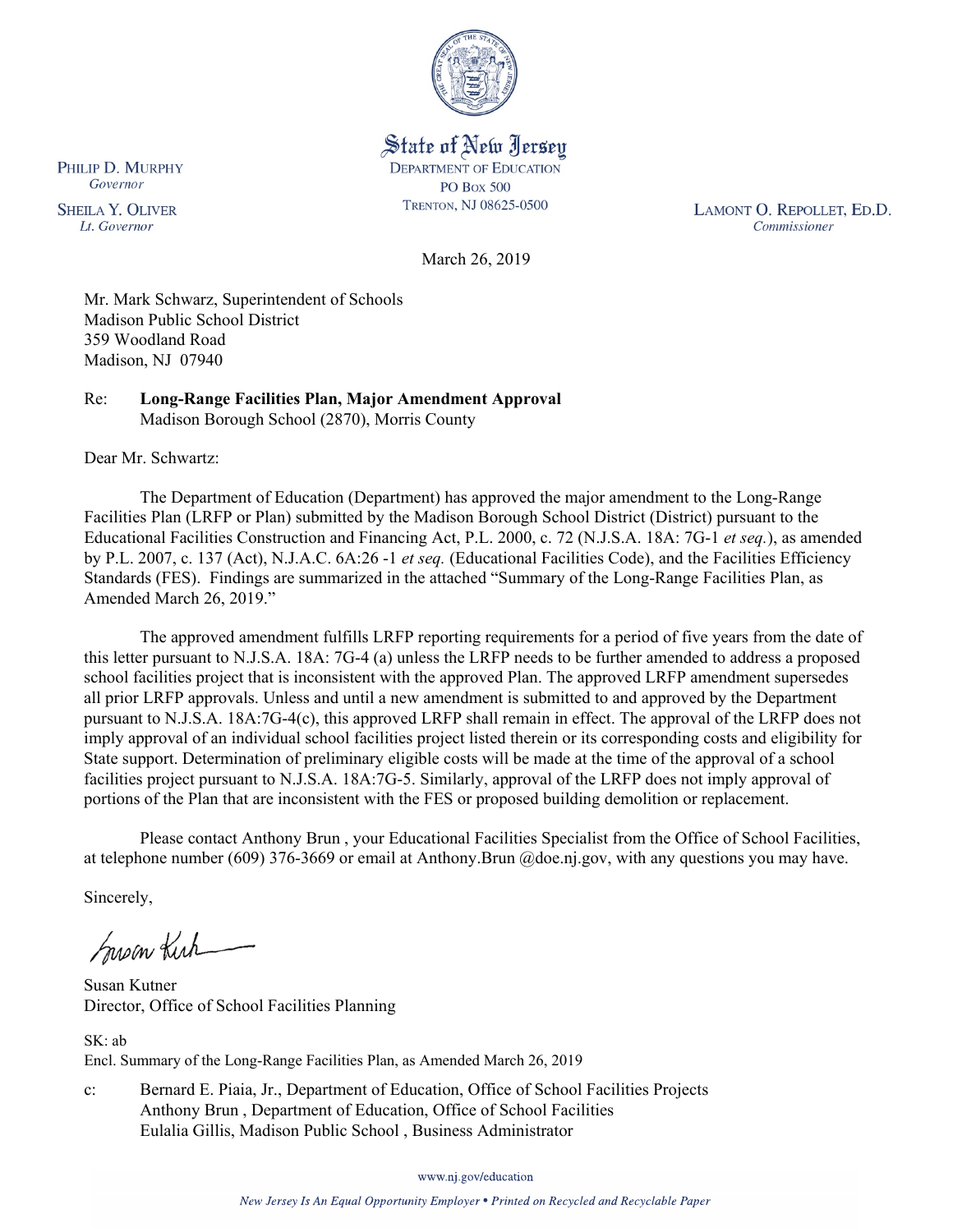# **Madison Borough School District Name (2870) Summary of the Long-Range Facilities Plan, as Amended March 26, 2019**

The Department of Education (Department) has completed its review of the major amendment to the Long-Range Facilities Plan (LRFP or Plan) submitted by the Madison Borough School District (District) pursuant to the Educational Facilities Construction and Financing Act, P.L. 2000, c. 72 (N.J.S.A. 18A: 7G-1 *et seq.*), as amended by P.L. 2007, c. 137 (Act), N.J.A.C. 6A:26-1 et seq. (Educational Facilities Code), and the Facilities Efficiency Standards (FES).

The following provides a summary of the District's approved amended LRFP. The summary is based on the standards set forth in the Act, the Educational Facilities Code, the FES, District-reported information in the Department's LRFP reporting system, and supporting documentation. The referenced reports in *italic* text are standard reports available on the Department's LRFP website.

### **1. Inventory Overview**

**2.** The District is classified as a Regular Operating District (ROD) for funding purposes. It provides services for students in grades Pre-K to 12.

The District identified existing and proposed schools, sites, buildings, rooms, and site amenities in its LRFP. Table 1 lists the number of existing and proposed district schools, sites, and buildings. Detailed information can be found in the *School Asset Inventory Report* and the *Site Asset Inventory Report.*

**As directed by the Department, school facilities projects that have received initial approval by the Department and have been approved by the voters, if applicable, are represented as "existing" in the LRFP.** Approved projects that include new construction and/or the reconfiguration/reassignment of existing program space are as follows: n/a.

|                                              | <b>Existing</b> | <b>Proposed</b> |
|----------------------------------------------|-----------------|-----------------|
| Number of Schools (assigned DOE school code) |                 |                 |
| Number of School Buildings <sup>1</sup>      |                 |                 |
| Number of Non-School Buildings <sup>2</sup>  |                 |                 |
| Number of Vacant Buildings                   |                 |                 |
| Number of Sites                              |                 |                 |

# **Table 1: Number of Schools, School Buildings, and Sites**

*1 Includes district-owned buildings and long-term leases serving students in district-operated programs 2 Includes occupied district-owned buildings not associated with a school, such as administrative or utility buildings*

Based on the existing facilities inventory submitted by the District:

- Schools using leased buildings (short or long-term):  $n/a$
- Schools using temporary classroom units (TCUs), excluding TCUs supporting construction: n/a
- Vacant/unassigned school buildings: n/a (Green Village School and site was disposed in 2009.)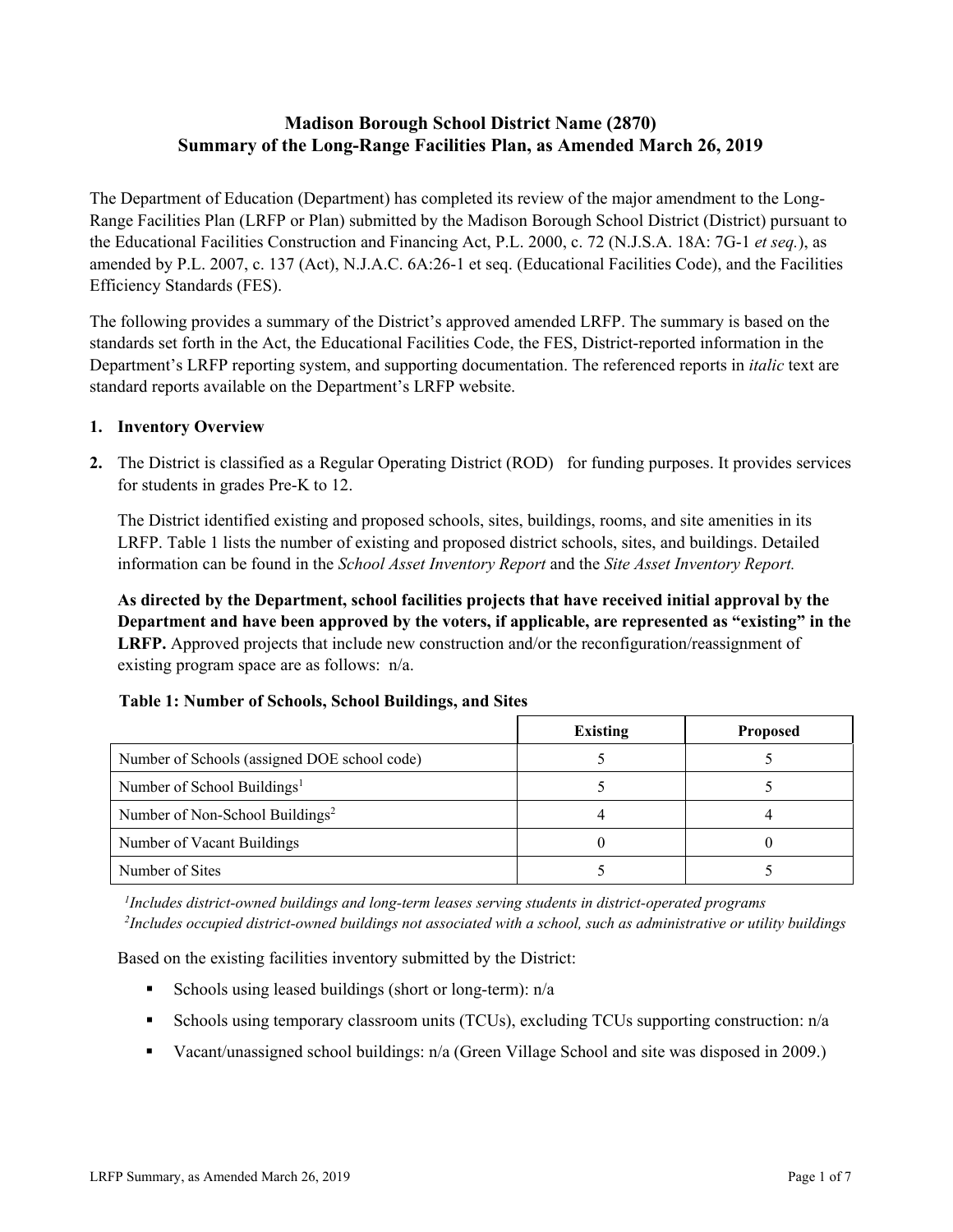**FINDINGS** The Department has determined that the proposed inventory is adequate for approval of the District's LRFP amendment. However, the LRFP determination does not imply approval of an individual school facilities project listed within the LRFP; the District must submit individual project applications for project approval.

# **2. District Enrollments**

The District determined the number of students, or "proposed enrollments," to be accommodated for LRFP planning purposes on a district-wide basis and in each school.

The Department minimally requires the submission of a standard cohort-survival projection. The cohortsurvival method projection method forecasts future students based upon the survival of the existing student population as it moves from grade to grade. A survival ratio of less than 1.00 indicates a loss of students, while a survival ratio of more than 1.00 indicates the class size is increasing. For example, if a survival ratio tracking first to second grade is computed to be 1.05, the grade size is increasing by 5% from one year to the next. The cohort-survival projection methodology works well for communities with stable demographic conditions. Atypical events impacting housing or enrollments, such as an economic downturn that halts new housing construction or the opening of a charter or private school, typically makes a cohort-survival projection less reliable.

#### **Proposed enrollments are based on a standard cohort-survival enrollment projection.**

Adequate supporting documentation was submitted to the Department to justify the proposed enrollments. Table 2 provides a comparison of existing and projected enrollments. All totals include special education students.

| <b>Grades</b>                | <b>Existing Enrollments</b><br>2017-2018 School Year | <b>District Proposed Enrollments</b><br>2022-2023 School Year |
|------------------------------|------------------------------------------------------|---------------------------------------------------------------|
| PK (excl. private providers) | 24                                                   |                                                               |
| Grades K-5                   | 1133                                                 | 1129                                                          |
| Grades 6-8                   | 629                                                  | 637                                                           |
| Grades 9-12                  | 870                                                  | 915                                                           |
| <b>Totals K-12</b>           | 2632                                                 | 2681                                                          |

#### **Table 2: Enrollments**

**FINDINGS** The Department has determined the District's proposed enrollments to be acceptable for approval of the District's LRFP amendment. The Department will require a current enrollment projection at the time an application for a school facilities project is submitted incorporating the District's most recent enrollments in order to verify that the LRFP's planned capacity is appropriate for the updated enrollments.

# **3. District Practices Capacity**

Based on information provided in the room inventories, *District Practices Capacity* was calculated for each school building to determine whether adequate capacity is proposed for the projected enrollments based on district scheduling and class size practices. The capacity totals assume instructional buildings can be fully utilized regardless of school sending areas, transportation, and other operational issues. The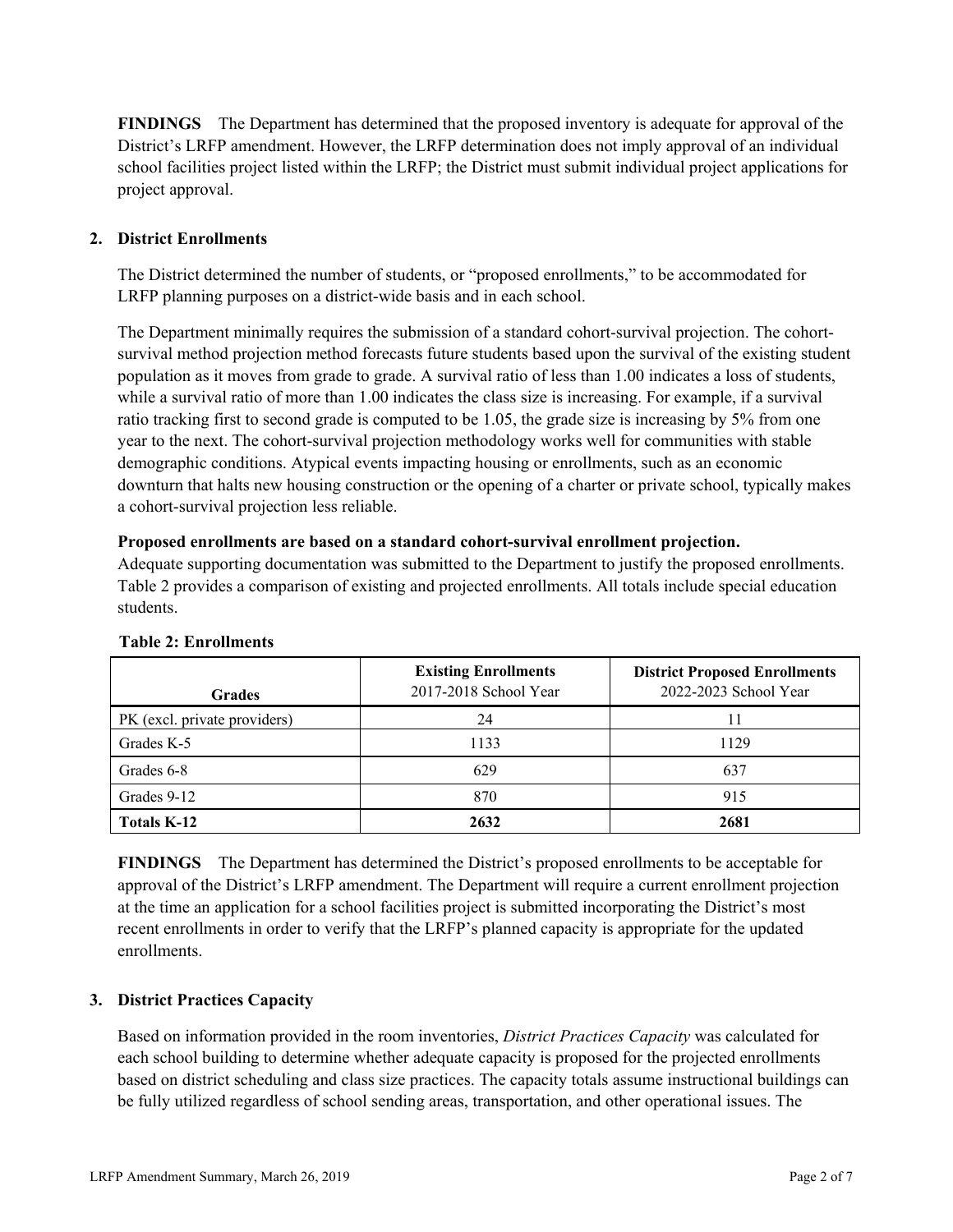calculations only consider district-owned buildings and long-term leases; short term leases and temporary buildings are excluded. A capacity utilization factor of 90% for classrooms serving grades K-8 and 85% for classrooms serving grades 9-12 is applied in accordance with the FES. No capacity utilization factor is applied to preschool classrooms.

In certain cases, districts may achieve adequate District Practices Capacity to accommodate enrollments but provide inadequate square feet per student in accordance with the FES, resulting in educational adequacy issues and "Unhoused Students." Unhoused students are considered in the "Functional Capacity" calculations used to determine potential State support for school facilities projects and are analyzed in Section 4.

Table 3 provides a summary of proposed enrollments and existing and proposed District-wide capacities. Detailed information can be found in the LRFP website reports titled *FES and District Practices Capacity Report, Existing Rooms Inventory Report, and Proposed Rooms Inventory Report.*

| <b>Grades</b>          | <b>Proposed</b><br><b>Enrollments</b> | <b>Existing</b><br><b>District</b><br><b>Practices</b><br>Capacity | <b>Existing</b><br>Deviation* | <b>Proposed</b><br><b>District</b><br><b>Practices</b><br>Capacity | <b>Proposed</b><br>Deviation* |
|------------------------|---------------------------------------|--------------------------------------------------------------------|-------------------------------|--------------------------------------------------------------------|-------------------------------|
| Preschool (PK)         | 11                                    | 0                                                                  | $-11.00$                      | $\theta$                                                           | $-11.00$                      |
| Elementary $(K-5)$     | 1129                                  | 1016.10                                                            | $-112.90$                     | 1156.35                                                            | 27.35                         |
| Middle $(6-8)$         | 637                                   | 651.40                                                             | 14.40                         | 651.40                                                             | 14.40                         |
| $High (9-12)$          | 915                                   | 886.55                                                             | $-28.45$                      | 886.55                                                             | $-28.45$                      |
| <b>District Totals</b> | 2692                                  | 2554.05                                                            | $-137.95$                     | 2694.30                                                            | 2.30                          |

**Table 3: District Practices Capacity Analysis**

*\* Positive numbers signify surplus capacity; negative numbers signify inadequate capacity. Negative values for District Practices capacity are acceptable for approval if proposed enrollments do not exceed 100% capacity utilization.*

Considerations:

- Based on the proposed enrollments and existing room inventories, the District is projected to have inadequate capacity for the following grade groups, assuming all school buildings can be fully utilized: Grades 9-12
- Adequate justification has been provided by the District if the proposed capacity for a school significantly deviates from the proposed enrollments. Generally, surplus capacity is acceptable for LRFP approval if additional capacity is not proposed through new construction.

**FINDINGS**The Department has determined that proposed District capacity, in accordance with the proposed enrollments, is adequate for approval of the District's LRFP amendment. The Department will require a current enrollment projection at the time an application for a school facilities project is submitted, incorporating the District's most recent Fall Enrollment Report, in order to verify that the LRFP's planned capacity meets the District's updated enrollments.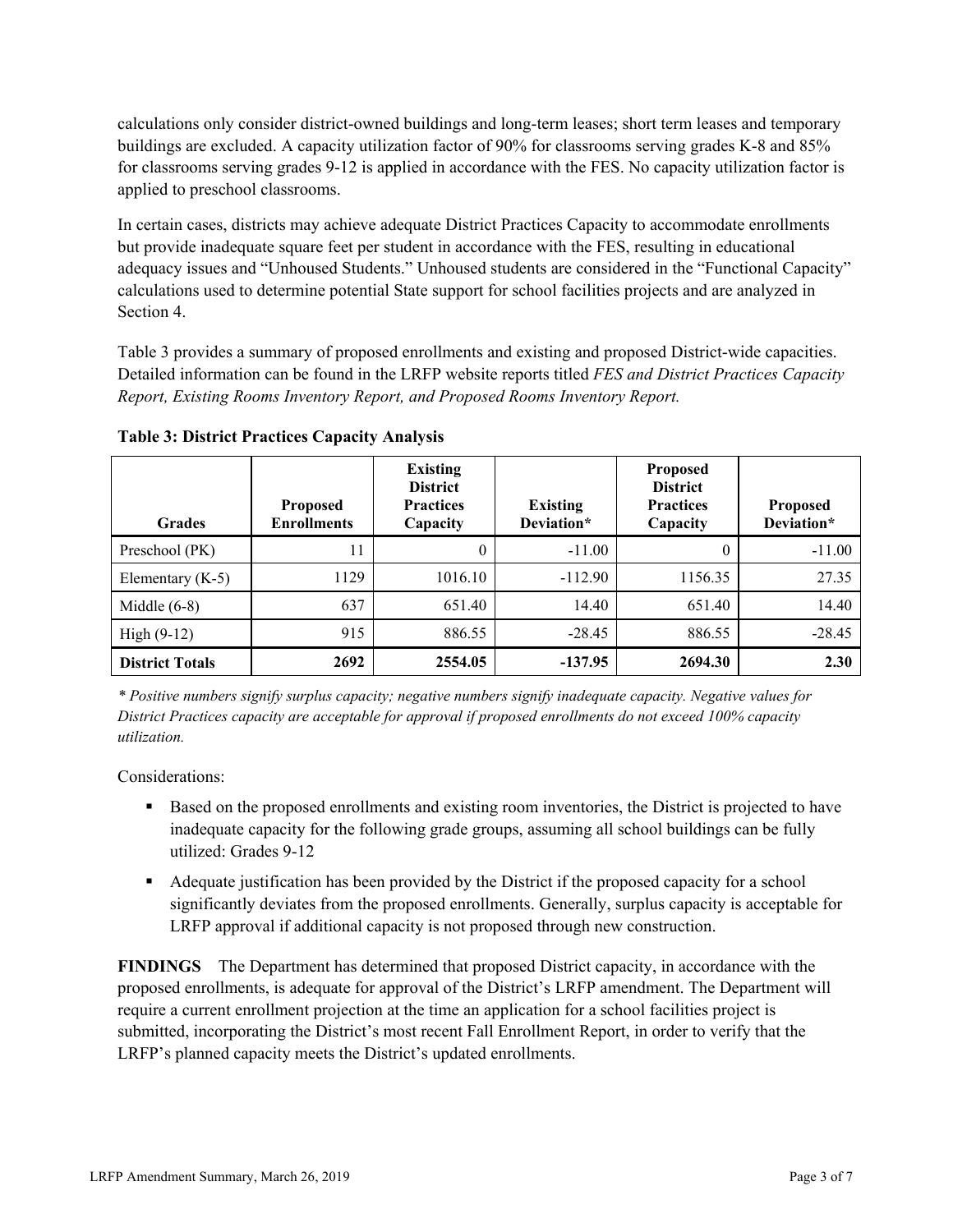### **4. Functional Capacity and Unhoused Students**

*Functional Capacity* was calculated and compared to the proposed enrollments to provide a preliminary estimate of Unhoused Students and new construction funding eligibility.

*Functional Capacity* is the adjusted gross square footage of a school building *(total gross square feet minus excluded space)* divided by the minimum area allowance per full-time equivalent student for the grade level contained therein. *Unhoused Students* is the number of students projected to be enrolled in the District that exceeds the Functional Capacity of the District's schools pursuant to N.J.A.C. 6A:26-2.2(c). *Excluded Square Feet* includes (1) square footage exceeding the FES for any pre-kindergarten, kindergarten, general education, or self-contained special education classroom; (2) grossing factor square footage *(corridors, stairs, mechanical rooms, etc.)* that exceeds the FES allowance, and (3) square feet proposed to be demolished or discontinued from use. Excluded square feet may be revised during the review process for individual school facilities projects.

Table 4 provides a preliminary assessment of the Functional Capacity, Unhoused Students, and Estimated Maximum Approved Area for each FES grade group. The calculations exclude temporary facilities and short-term leased buildings. School buildings proposed for whole or partial demolition or reassignment to a non-school use are excluded from the calculations pending project application review. If a building is proposed to be reassigned to a different school, the square footage is applied to the proposed grades after reassignment. Buildings that are not assigned to a school are excluded from the calculations. Detailed information concerning the calculations can be found in the *Functional Capacity and Unhoused Students Report* and the *Excluded Square Footage Report.*

|                                              | PK       | $K-5$     | $6 - 8$  | $9-12$   | <b>Total</b> |
|----------------------------------------------|----------|-----------|----------|----------|--------------|
| Proposed Enrollments                         | 11       | 1129      | 637      | 915      | 2692         |
| FES Area Allowance (SF/student)              | 125.00   | 125.00    | 134.00   | 151.00   |              |
| <b>Prior to Completion of Proposed Work:</b> |          |           |          |          |              |
| <b>Existing Gross Square Feet</b>            | $\theta$ | 126,162   | 80,237   | 139,518  | 345,917      |
| <b>Adjusted Gross Square Feet</b>            | $\theta$ | 122,642   | 78,964   | 137,678  | 339,284      |
| <b>Adjusted Functional Capacity</b>          | $\theta$ | 981.13    | 589.29   | 911.78   |              |
| <b>Unhoused Students</b>                     | 11       | 147.87    | 47.71    | 3.22     |              |
| Est. Max. Area for Unhoused Students         | 1375     | 18,483.40 | 6,393.80 | 486.60   |              |
| <b>After Completion of Proposed Work:</b>    |          |           |          |          |              |
| Gross Square Feet                            | $\theta$ | 126,212   | 80,237   | 141.048  | 347,497      |
| New Gross Square Feet                        | $\theta$ | $\Omega$  | $\Omega$ | 1530     | 1530         |
| <b>Adjusted Gross Square Feet</b>            | $\theta$ | 122,642   | 78,964   | 139,208  | 340,814      |
| <b>Functional Capacity</b>                   | $\theta$ | 981.13    | 589.29   | 921.91   |              |
| Unhoused Students after Construction         | 11       | 147.87    | 47.71    | $\Omega$ |              |
| Est. Max. Area Remaining                     | 1375     | 18,483.40 | 6,393.80 | $\theta$ |              |

**Table 4: Estimated Functional Capacity and Unhoused Students** 

Facilities used for non-instructional or non-educational purposes are ineligible for State support under the Act. However, projects for such facilities shall be reviewed by the Department to determine whether they are consistent with the District's LRFP and whether the facility, if it is to house students (full or part time)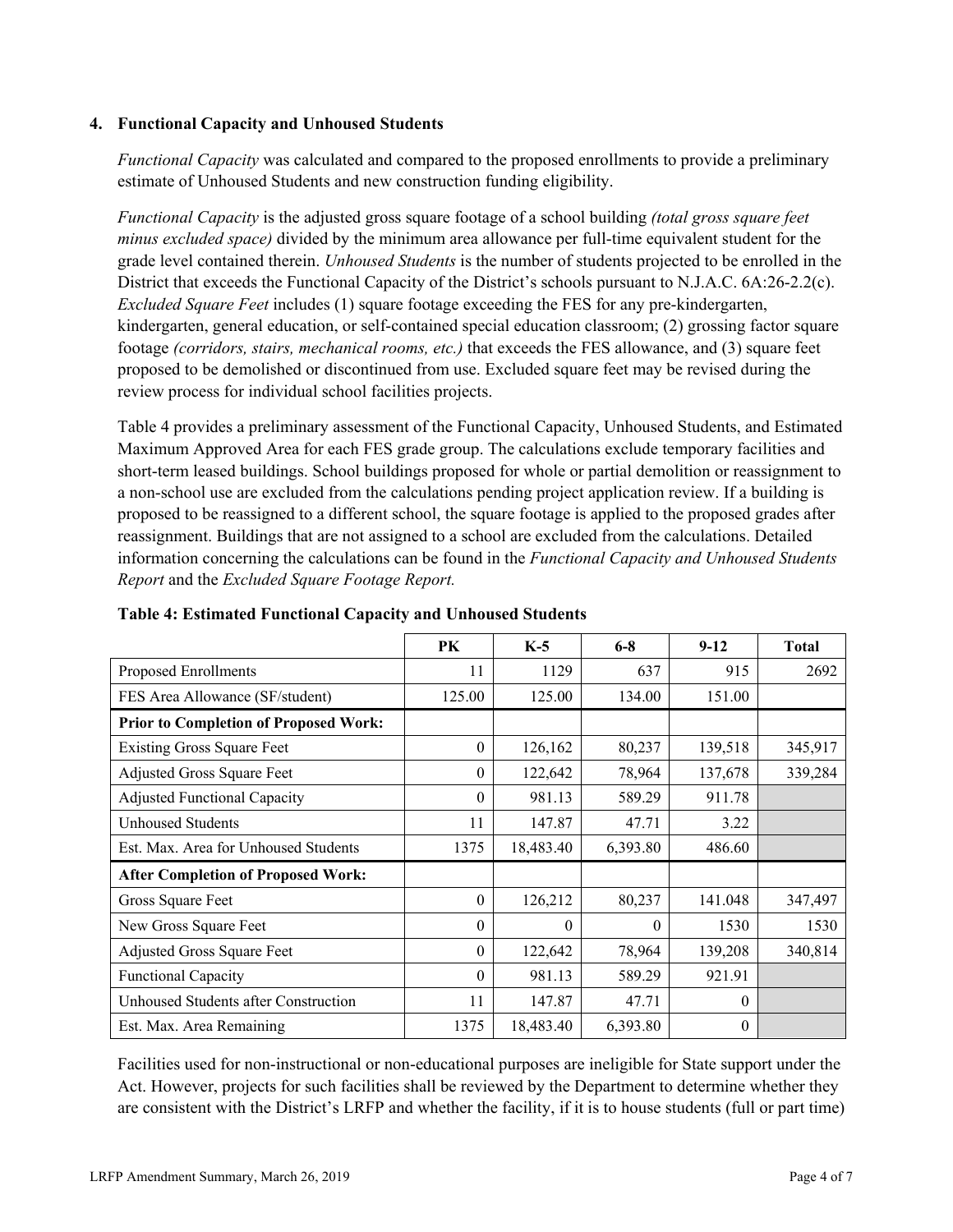conforms to educational adequacy requirements. These projects shall conform to all applicable statutes and regulations.

Estimated costs represented in the LRFP by the District are for capital planning purposes only. The estimates are not intended to represent preliminary eligible costs or final eligible costs of approved school facilities projects.

Considerations:

- The District does not have approved projects pending completion, as noted in Section 1, that impact the Functional Capacity calculations.
- The Functional Capacity calculations *exclude* square feet proposed for demolition or discontinuation for the following FES grade groups and school buildings pending a feasibility study and project review: n/a .
- Based on the preliminary assessment, the District has Unhoused Students prior to the completion of proposed work for the following FES grade groups: PK, K-5, 6-8, and 9-12.
- New construction is proposed for the following FES grade groups: 9-12.
- **Proposed new construction exceeds the estimated maximum area allowance for Unhoused** Students prior to the completion of the proposed work for the following grade groups: 9-12.
- The District, based on the preliminary LRFP assessment, will have Unhoused Students after completion of the proposed LRFP work. If the District is projected to have Unhoused Students, adequate justification has been provided to confirm educational adequacy in accordance with Section 6 of this determination.

**FINDINGS** Functional Capacity and Unhoused Students calculated in the LRFP are preliminary estimates. Preliminary Eligible Costs (PEC) and Final Eligible Costs (FEC) will be included in the review process for specific school facilities projects. A feasibility study undertaken by the District is required if building demolition or replacement is proposed per N.J.A.C. 6A:26-2.3(b)(10).

# **5. Proposed Work**

The District assessed program space, capacity, and physical plant deficiencies to determine corrective actions. Capital maintenance, or *"system actions,"* address physical plant deficiencies due to operational, building code, and /or life cycle issues. Inventory changes, or *"inventory actions,*" add, alter, or eliminate sites, site amenities, buildings, and/or rooms.

The Act (N.J.S.A. 18A:7G-7b) provides that all school facilities shall be deemed suitable for rehabilitation unless a pre-construction evaluation undertaken by the District demonstrates to the satisfaction of the Commissioner that the structure might pose a risk to the safety of the occupants even after rehabilitation or that rehabilitation is not cost-effective. Pursuant to N.J.A.C. 6A:26-2.3(b)(10), the Commissioner may identify school facilities for which new construction is proposed in lieu of rehabilitation for which it appears from the information presented that new construction is justified, provided, however, that for such school facilities so identified, the District must submit a feasibility study as part of the application for the specific school facilities project. The cost of each proposed building replacement is compared to the cost of additions or rehabilitation required to eliminate health and safety deficiencies and to achieve the District's programmatic model.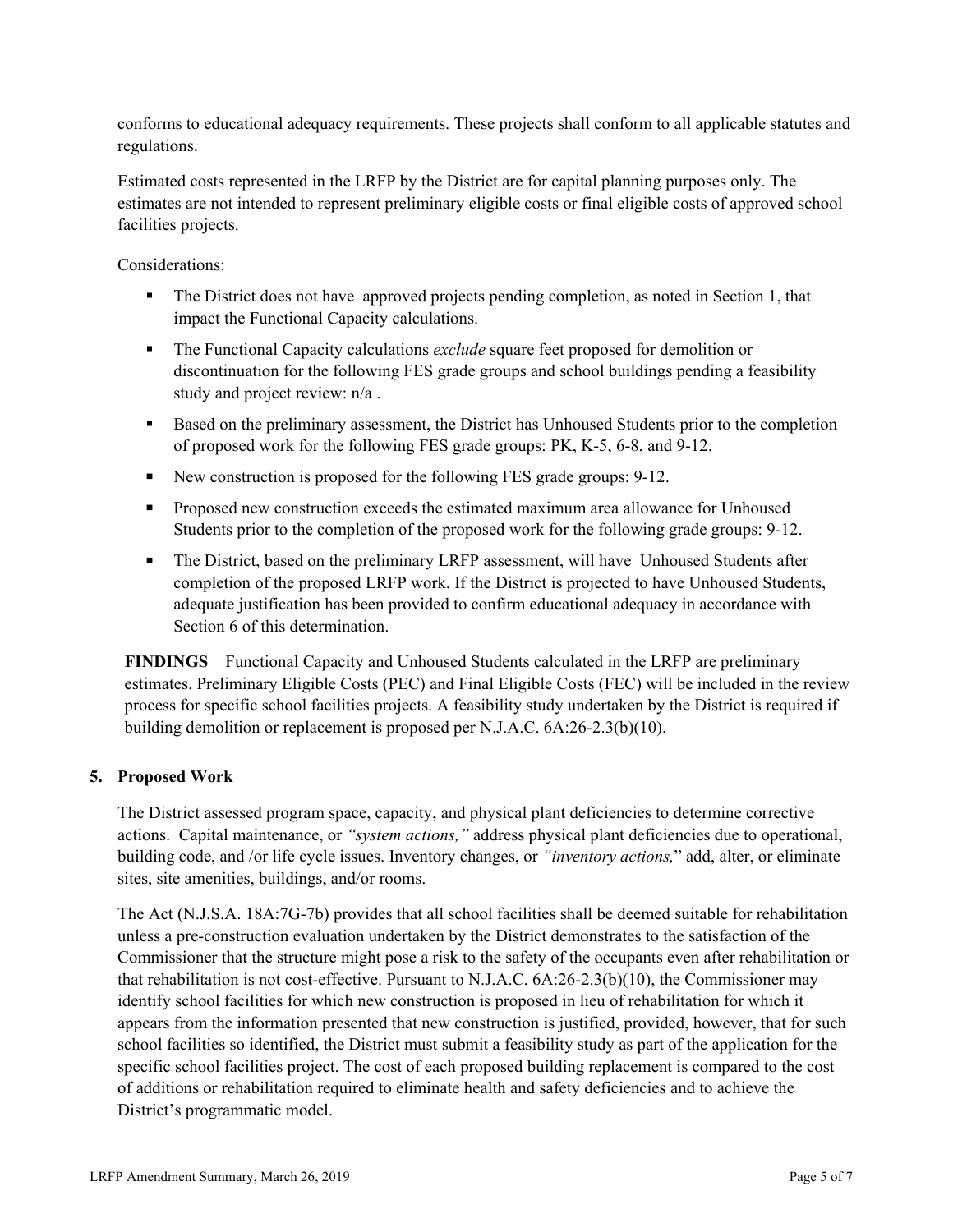Table 5 lists the scope of work proposed for each school based on the building(s) serving their student population. Detailed information can be found in the LRFP website reports titled *"School Asset Inventory," "LRFP Systems Actions Summary," and "LRFP Inventory Actions Summary."*

With the completion of the proposed work, the following schools are proposed to be eliminated:  $n/a$ ; the following schools are proposed to be added: n/a.

| <b>Proposed Scope of Work</b>                                                                  | <b>Applicable Schools</b>                                  |
|------------------------------------------------------------------------------------------------|------------------------------------------------------------|
| Renovation only (no new construction)                                                          |                                                            |
| System actions only (no inventory actions)                                                     | n/a                                                        |
| Existing inventory actions only (no systems actions)                                           | n/a                                                        |
| Systems and inventory changes                                                                  | Central Avenue (060)<br>Kings Road (080)<br>Sabatini (110) |
| New construction                                                                               |                                                            |
| Building addition only (no systems or existing inventory actions)                              | n/a                                                        |
| Renovation and building addition (system, existing inventory,<br>and new construction actions) | Madison High School (050)                                  |
| New building on existing site                                                                  | n/a                                                        |
| New building on new or expanded site                                                           | n/a                                                        |
| Site and building disposal (in addition to above scopes)                                       |                                                            |
| Partial building demolition                                                                    | n/a                                                        |
| Whole building demolition                                                                      | n/a                                                        |
| Site and building disposal or discontinuation of use                                           | n/a                                                        |

**Table 5. School Building Scope of Work**

**FINDINGS** The Department has determined that the proposed work is adequate for approval of the District's LRFP amendment. However, Department approval of proposed work in the LRFP does not imply the District may proceed with a school facilities project. The District must submit individual project applications with cost estimates for Department project approval. Both school facilities project approval and other capital project review require consistency with the District's approved LRFP.

#### **6. Proposed Room Inventories and the Facilities Efficiency Standards**

The District's proposed school buildings were evaluated to assess general educational adequacy in terms of compliance with the FES area allowance pursuant to N.J.A.C. 6A:26-2.2 and 2.3.

District schools are proposed to provide less square feet per student than the FES after the completion of proposed work as indicated in Table 5.

**FINDINGS** The Department has determined that the District's proposed room inventories are adequate for LRFP approval. If school(s) are proposed to provide less square feet per student than the FES area allowance, the District has provided justification indicating that the educational adequacy of the facility will not be adversely affected and has been granted an FES waiver by the Department pending project submission and review. This determination does not include an assessment of eligible square feet for State support, which will be determined at the time an application for a specific school facilities project is